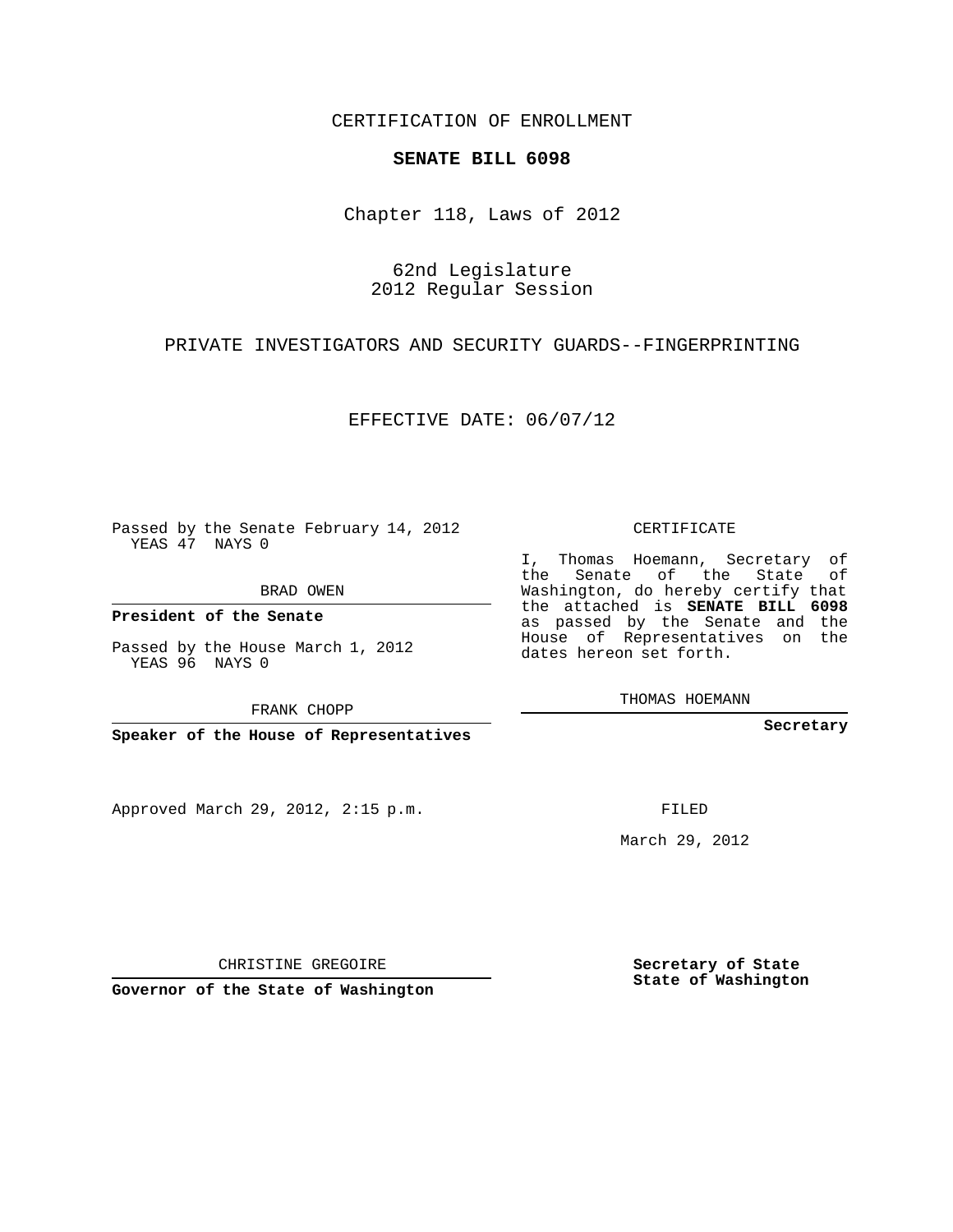## **SENATE BILL 6098** \_\_\_\_\_\_\_\_\_\_\_\_\_\_\_\_\_\_\_\_\_\_\_\_\_\_\_\_\_\_\_\_\_\_\_\_\_\_\_\_\_\_\_\_\_

\_\_\_\_\_\_\_\_\_\_\_\_\_\_\_\_\_\_\_\_\_\_\_\_\_\_\_\_\_\_\_\_\_\_\_\_\_\_\_\_\_\_\_\_\_

Passed Legislature - 2012 Regular Session

**State of Washington 62nd Legislature 2012 Regular Session**

**By** Senators Rolfes, Hargrove, Fain, and Kohl-Welles

Read first time 01/11/12. Referred to Committee on Labor, Commerce & Consumer Protection.

 AN ACT Relating to fingerprinting requirements for licensing of private investigators and private security guards; and amending RCW 18.165.030 and 18.170.030.

BE IT ENACTED BY THE LEGISLATURE OF THE STATE OF WASHINGTON:

 **Sec. 1.** RCW 18.165.030 and 1995 c 277 s 19 are each amended to read as follows:

 An applicant must meet the following minimum requirements to obtain a private investigator license:

(1) Be at least eighteen years of age;

(2) Be a citizen or resident alien of the United States;

 (3) Not have been convicted of a crime in any jurisdiction, if the director determines that the applicant's particular crime directly relates to his or her capacity to perform the duties of a private investigator and the director determines that the license should be withheld to protect the citizens of Washington state. The director shall make her or his determination to withhold a license because of previous convictions notwithstanding the restoration of employment rights act, chapter 9.96A RCW;